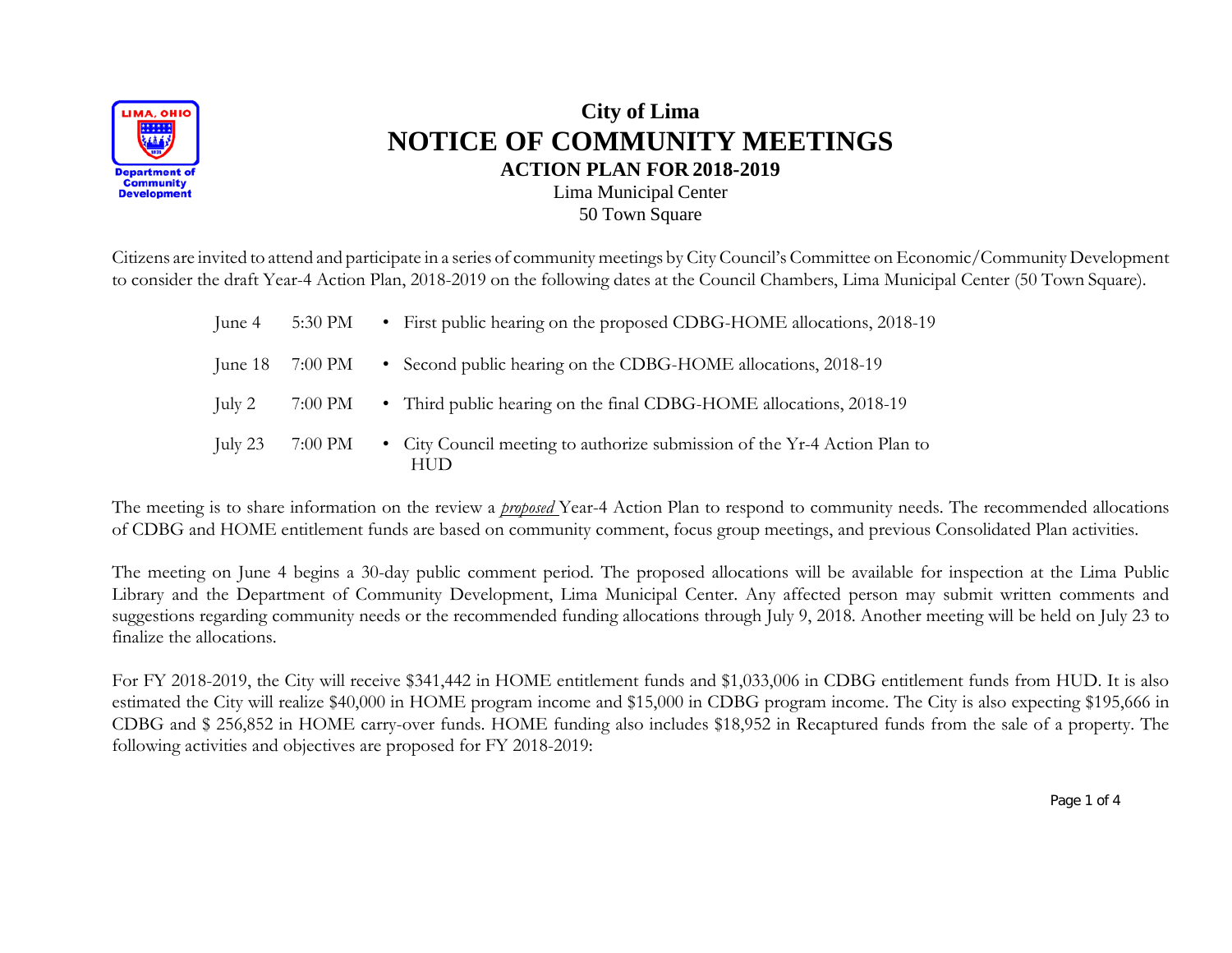## **Proposed Allocation of CDBG and HOME Funds Program Year 2018-2019**

| <b>Project (Proponent)</b> |                                                                                                                                                           |                                                             | <b>Amount of</b><br><b>New Funds</b><br><b>Requested</b> | <b>Project Summary</b>                                                                                                                                                                                                           | Proposed<br><b>Beginning</b><br><b>Balance</b><br>(including<br>Carryover) |
|----------------------------|-----------------------------------------------------------------------------------------------------------------------------------------------------------|-------------------------------------------------------------|----------------------------------------------------------|----------------------------------------------------------------------------------------------------------------------------------------------------------------------------------------------------------------------------------|----------------------------------------------------------------------------|
|                            | <b>Estimated Available HOME Funds:</b><br><b>Estimated New Allocation</b><br><b>Estimated Program Income</b><br><b>Estimated Carry-over</b><br>Recaptured | \$657,246<br>\$341,442<br>\$40,000<br>\$256,852<br>\$18,952 |                                                          |                                                                                                                                                                                                                                  |                                                                            |
|                            | CHDO Operations (New Lima: Housing for<br>the Future)                                                                                                     |                                                             | \$0                                                      | (Up to 5% of new HOME allocation) Support for CHDO<br>administration and maintenance of properties                                                                                                                               | \$0                                                                        |
| $\overline{2}$             | <b>CHDO Set-Aside</b>                                                                                                                                     |                                                             | \$0                                                      | (At least 15% of new HOME allocation mandatory)                                                                                                                                                                                  | \$51,216                                                                   |
| 3                          | First Home Lima (WOCAP-DCD)                                                                                                                               |                                                             | \$120,000                                                | Assistance on down payment & closing costs to 22<br>first-time homebuyers who are purchasing within the<br>City of Lima.                                                                                                         | \$175,608                                                                  |
| 4                          | HOME Update (DCD)                                                                                                                                         |                                                             | \$216,000                                                | Assist to 6 low-income homeowners in repairing or updating<br>their residences to correct All Code Violations, up to a<br>maximum of \$24,000.                                                                                   | \$137,515                                                                  |
| 5                          | 43 Town Square                                                                                                                                            |                                                             | \$0                                                      | Carry-over from previous year will be used to pay project in<br>progress                                                                                                                                                         | \$250,000                                                                  |
| 6                          | HOME Administration (DCD)<br>(includes \$10,000 for PM Training)                                                                                          |                                                             | \$39,000                                                 | Up to 10% of new HOME allocation and estimated program<br>income Covers staff salary & benefits (Housing Coordinator, Acct<br>Clerk) and operational costs (supplies) of implementing and<br>monitoring HOME program activities. | \$42,907                                                                   |
| <b>HOME Totals</b>         |                                                                                                                                                           |                                                             | \$375,000                                                |                                                                                                                                                                                                                                  | \$657,246                                                                  |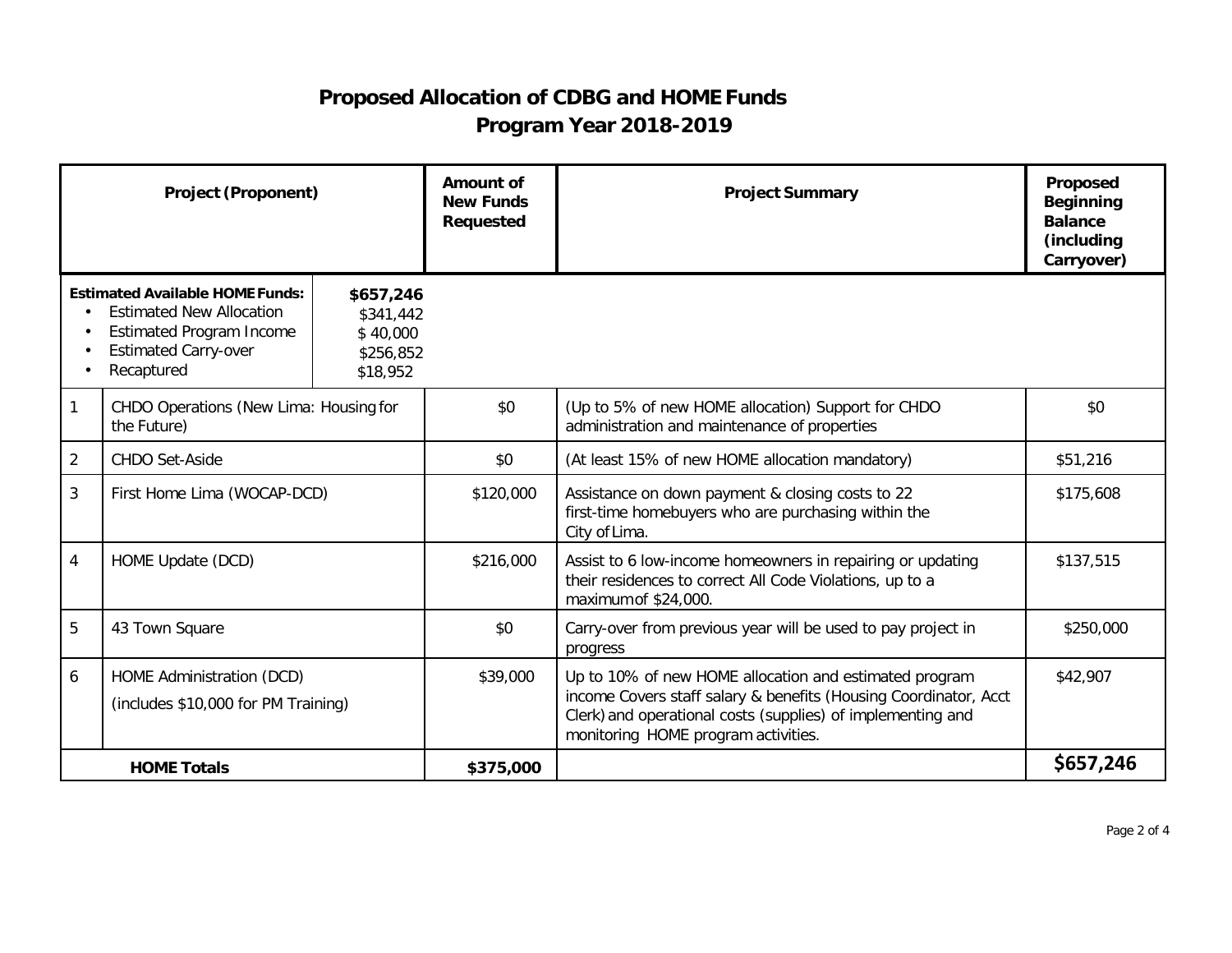| <b>Project (Proponent)</b>                                                                                                                                                      |                                                |  | Amount of<br><b>New Funds</b><br>Requested | <b>Project Summary</b>                                                                                                                                                                                                                                                                      | Proposed<br><b>Beginning</b><br><b>Balance</b><br>(including<br>carry-over) |
|---------------------------------------------------------------------------------------------------------------------------------------------------------------------------------|------------------------------------------------|--|--------------------------------------------|---------------------------------------------------------------------------------------------------------------------------------------------------------------------------------------------------------------------------------------------------------------------------------------------|-----------------------------------------------------------------------------|
| <b>Available CDBG Funds:</b><br>\$1,243,672<br><b>Estimated New Allocation</b><br>\$1,033,006<br>15,000<br><b>Estimated Program Income</b><br>\$<br>\$<br>195,666<br>Carry-over |                                                |  |                                            |                                                                                                                                                                                                                                                                                             |                                                                             |
| $\mathbf{1}$                                                                                                                                                                    | Housing Rehab (DCD)                            |  | \$75,000                                   | Defray delivery cost of services by staff involved in HOME funded<br>housing projects.                                                                                                                                                                                                      | \$111453                                                                    |
| $\overline{2}$                                                                                                                                                                  | Police Support Services Program (LPD)          |  | \$51,263                                   | Funding for 2 community service aides (CSAs) in support of<br>community- oriented policing.                                                                                                                                                                                                 | \$48,265                                                                    |
| $\mathbf{3}$                                                                                                                                                                    | Neighborhood Development Services (DCD)        |  | \$83,000                                   | Provide vital liaison between the City of Lima and the volunteer<br>members of LACNIP, and neighborhood associations, including<br>administrative support and resources. Defrays cost of salary &<br>benefits for the Neighborhood Support Specialist; funds<br>neighborhood grant program. | \$101,486                                                                   |
| $\overline{4}$                                                                                                                                                                  | Property Maintenance Code<br>Enforcement (DCD) |  | \$177,840                                  | Provide services on inspection, prosecution and remediation of property<br>maintenance code violations in the City of Lima. Includes salaries &<br>benefits of 2 inspectors, and legal costs. Yearly average of 6,000<br>inspections on approximately 2,000 properties are performed.       | \$244,075                                                                   |
| 5                                                                                                                                                                               | Demolition (Building & Zoning)                 |  | \$447,000                                  | Funds to take down 9 deteriorated structures including residential and<br>commercial that are sources of blight and pose hazards to public<br>health and safety.                                                                                                                            | \$115,129                                                                   |
| 6                                                                                                                                                                               | <b>Streets Reconstruction (Public Works)</b>   |  | \$1,023,600                                | Funds to defray the cost of improvements to public infrastructure. 48<br>blocks of street construction/reconstruction/resurfacing) in CDBG-<br>eligible areas.                                                                                                                              | \$155,000                                                                   |
| $\overline{7}$                                                                                                                                                                  | Parks Improvement (Public Works)               |  | \$427,388                                  | Funds to defray part of the cost of installing/redeveloping facilities<br>and amenities in various public parks in CDBG-eligible areas.                                                                                                                                                     | \$20,000                                                                    |